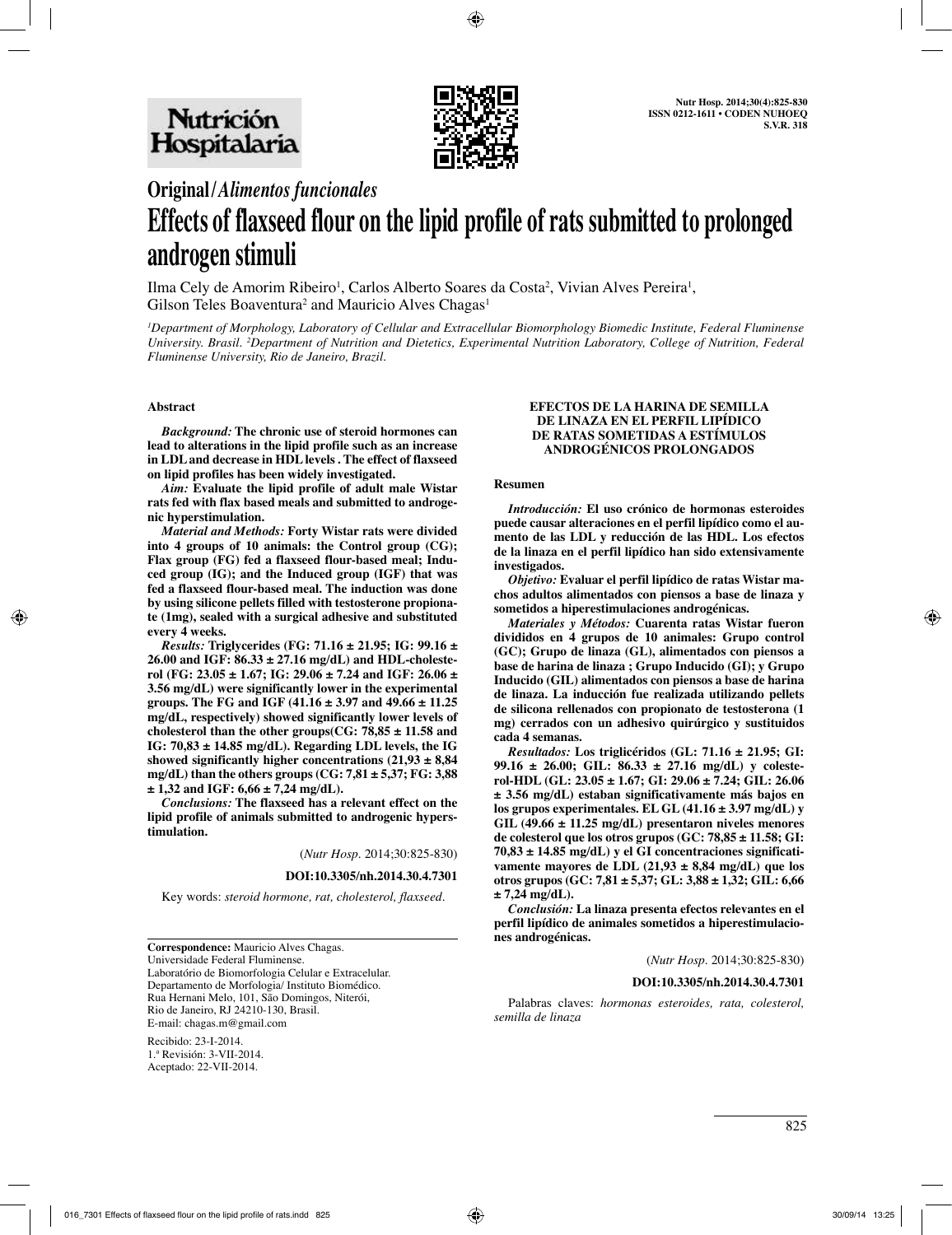## **Introduction**

Those who chronically use steroid hormones show changes in their lipid profile, including an increase in LDL levels (low density lipoproteins) e decrease in HDL levels (high density lipoproteins)<sup>1</sup>. Anabolic steroids have been used in medicine for at least five decades and their therapeutic indications are associated to hypogonadism, hormone replacement and protein metabolism deficiencies. They are also used in sports for the enhancement of athletic performance<sup>2</sup>. Similar to endogenous hormones, synthetic steroid hormones also have anabolic and androgenic effects<sup>3</sup>.

 Strength athletes that consume steroid hormones have an increased risk of atherosclerosis due to changes in their lipid profile, increase in LDL concentrations and decrease of HDL cholesterol. The increased risk is due to the deposition of cholesterol plates on vessel walls along with an increase in platelet aggregation and probable endothelial dysfunction. Both the lipid profile changes and clotting and the endothelial dysfunction can lead to an increased risk of coronary spasm4 . Some observational studies, case reports and literature reviews link the use of steroid hormones to important changes in the lipid profile<sup>5,6,7,8</sup>. Although some studies have suggested that testosterone reduces serum levels of high density lipoproteins (HDL), there are other studies that show that testosterone does not have any effect on HDL levels $9,10$ .

Testosterone is a steroid hormone that originates cholesterol and is the main androgen hormone in men with an important anabolic role. Around 95% of it is secreted by Leydig cells located in testicles and 5% by the cortex of the adrenal glands<sup>11</sup>. Testosterone can be administered through injections, adhesives, gels, topically, pills or  $implants<sup>9,12</sup>$ . Testosterone levels gradually decline with age and a deficiency of it can cause significant morbidity and a substantial reduction in the quality of life<sup>13</sup>.

Flaxseed is the richest vegetable source of omega 3 fatty acids  $(\alpha)$  linolenic acid) and of the phytohormone lignan. It is also an essential source of high quality proteins and fibers, as well as a source of phenolic compounds<sup>14</sup>. It can also contribute to the reduction of many diseases such as diabetes mellitus, atherosclerosis, cancer<sup>15</sup>, improvement of prostate health<sup>16</sup>, breast cancer<sup>17</sup> and cardiovascular protection through improvements in the lipid profile18. Due to the presence of components that have physiologically beneficial effects on one's health, as well those that are part of a basic nutrition, flaxseed is included in on the of the following categories: functional foods, bioactive foods and/or food with endocrine effects<sup>19,20,21,22</sup>.

The effect of flaxseeds on lipid profiles has been widely investigated and attributed not only to the seed flour but also to SDG (secoisolariciresinol), to its oil and its protein. In mice, SDG reduces hyperlipidemia and hypercholesterolemia<sup>23</sup>. Flaxseed oil reduced total and LDL cholesterol in rats that consumed a diet that was rich in fat, as well as protected them from renal lesions associated to hypercholesterolemia24. Also, the consumption of diets with flax protein reduced serum cholesterol and triglycerides in rats with normal lipid profiles<sup>25</sup>.

The aim of our study is to evaluate the lipid profile of adult male Wistar rats fed with flaxseed-based and casein-based meals and compare them with animals that were submitted to androgenic hyperstimulation to verify the feasibility of this seed as a regulator of lipid function.

## **Material and methods**

## *Experimental Procedure*

The research project was approved by the Ethical Committee on Animal Use (CEUA - Comitê de Ética no Uso de Animais) of the Federal Fluminense University under the number 236. Forty Wistar rats were selected and divided into 4 groups of 10 animals: the Control group (CG) that received a casein-based meal; the Flax group (FG) that received a flax flour-based meal; the Induced group (IG) that received a casein-based meal; and the Induced group (IGF) that was fed a flax flour-meal. The study was done on young adult male rats (42-50 days old) that were kept in plastic cages with a constant cycle of 12 hours of light and 12 hours of darkness at a temperature of  $22 \pm 1$ °C. Hyperplasia induction was done by using silicone pellets (Dow Chemicals) filled with testosterone propionate (1mg) and sealed with a surgical adhesive. These pellets were inserted in the dorsoscapular region (incision of approximately 10mm) with intraperitoneal anesthesia (xylazine 2% and ketamin 10%) and substituted every 4 weeks<sup>12</sup>.

## *Experimental meal*

The seed was ground in a blender to obtain the flour that was then weighed and bagged to be used immediately to produce the meal. The prepared experimental meal was isocaloric and had a vitamin and mineral mix added to it according to the recommendations of the *American Institute of Nutrition (*AIN-93M*)* [26] during the experimental period. The meal that was offered to the flax group had a 25% flax flour concentration with the objective of offering all the recommended input of fiber. The ingredients in the experimental meal (Table I) were weighed and homogenized with a Hobart<sup>®</sup> industrial mixer (São Paulo, SP, Brazil) with boiling water for the gelatinization of the starch. The obtained dough was transformed into pellets and dried in a ventilated incubator (Fabbe-Primar® n°171, São Paulo, SP, Brazil) at 60ºC for 24h and, after identification, stored under refrigeration until use. All animals were weighed at the beginning of the biological test and, from that moment on, twice every week throughout the entire experiment. The weighing was done on a digital scale (Gehaka) with a precision of 0.05 g.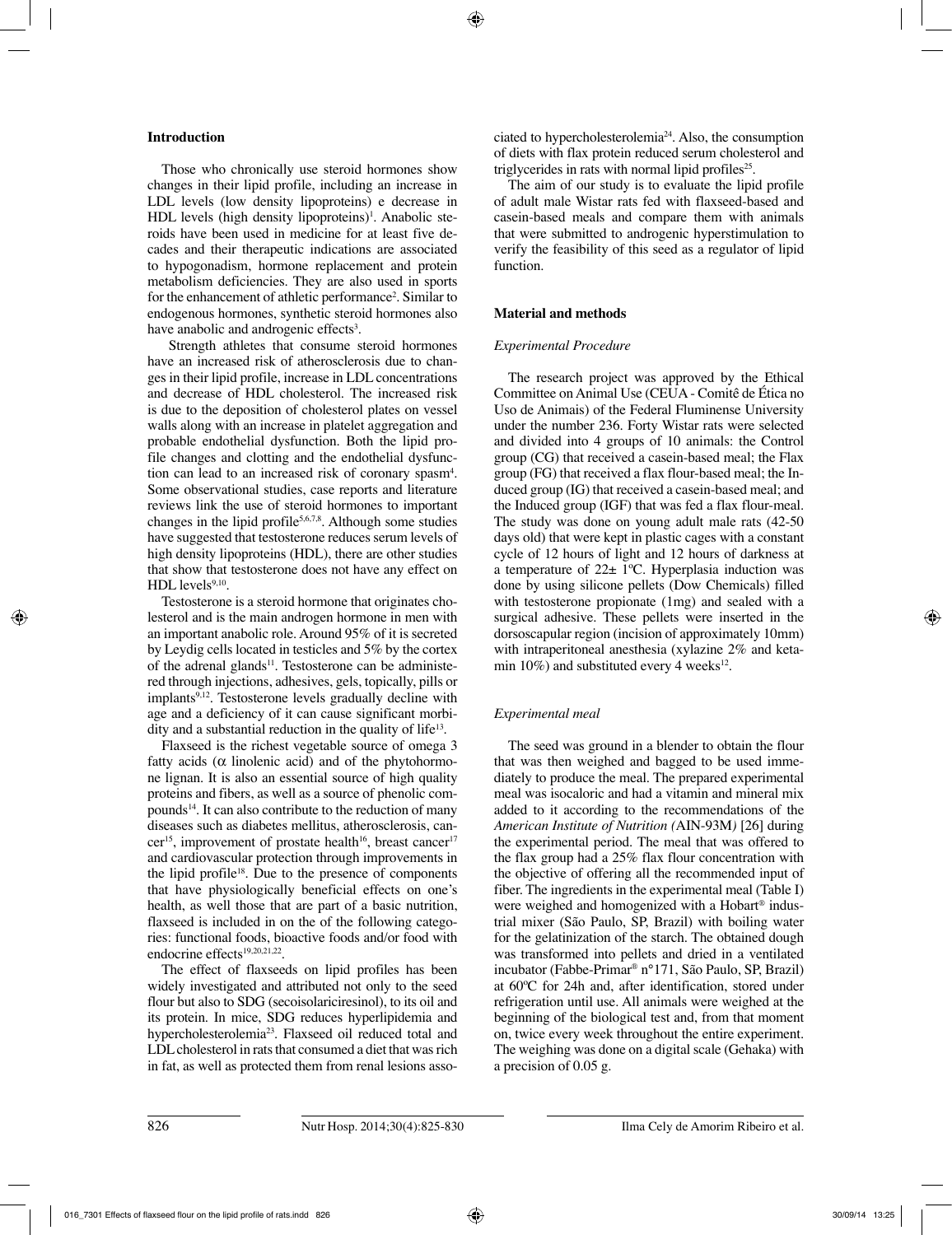| <b>Table I</b>                                       |
|------------------------------------------------------|
| Composition of every 100g of meal used in the test   |
| during the maintenance phase (14% of protein: AIN-G) |

| Nutrients $(g/100g)$       | Casein   | Flaxseed |
|----------------------------|----------|----------|
| $\text{Case}in$            | 14       | 8,0      |
| Flax                       | $\Omega$ | 25       |
| Starch,                    | 58.95    | 51.95    |
| Refined Sugar              | 10       | 10       |
| Mineral Mix AIN 93G,       | 3,50     | 3,50     |
| Vitamin Mix,               | 1        | 1        |
| Soybean Oil,               | 7        | $\theta$ |
| Cellulose <sub>c</sub>     | 5        | 0        |
| Choline Bitartarate,       | 0.25     | 0.25     |
| Cystine,                   | 0.30     | 0.30     |
| Tert-butylhydroquinone, mg | 14       | 14       |
| Total                      | 100      | 100      |

The ingredients used in the preparation of the diet were supplied by: 1 M. Cassab Comércio e Indústria Ltda (São Paulo, SP, Brazil). 2 Arma Zen Produtos Naturais Ltda (Rio de Janeiro, RJ, Brasil); 3 Maisena da Unilever *Bestfood*s Brasil Ltda (Mogi Guaçu, SP, Brasil); 4 União (Rio de Janeiro, RJ, Brasil); 5 Liza da Cargill Agricultura Ltda (Mairinque SP, Brasil); 6 Microcel da Blanver Ltda (Cotia, SP, Brasil).

## *Biochemistry Analysis*

After 20 weeks of the experiment, the rats were euthanized with a high dosage of sodium thiopental intraperitoneously for the collection of blood through cardiac puncture. The blood collected without EDTA was centrifuged at 3500 rpm during 15 minutes to obtain the serum that was stored at -20ºC. The analysis of albumin, total proteins, cholesterol, triglycerides, LDL and HDL was done using colorimetric kits of the LabTest device (Lab-Max, Belo Horizonte, Brazil).

## *Hormone Indicators*

Estradiol was analyzed using a radioimmunoassay method (Perkin Elmer equipment, "WIZARD² Automatic Gamma Counter" device and Siemens kit). While testosterone was analyzed with a chemoluminescence method (Elecsys equipment, Roche brand and Roche kits)

## *Statistical Analysis*

The data was shown using averages and standard deviations. The normal distribution of the values found were evaluated using the *Kolmogorov-Smirnov* test. For the present study the univariate ANOVA Test associated with the Tukey-Kramer multiple comparison test was used. The significance level in all tests was established as p<0.05. The statistical analyses were done by the program Graph Pad Prism statistical package version 5.0, 2007 (San Diego, CA, USA).

## **Results**

It was found that the flax induced group had a lower serum triglyceride concentration (-12%) than the casein induced group. The flax control group had a lower triglyceride average than the flax induced group. The flax induced group had higher triglyceride concentration (+21%) when compared to the flax control group. The experimental groups had lower triglyceride levels than the casein control group.

Regarding cholesterol, the flax induced group and flax control group had lower average cholesterol values (P<0.05) than the casein induced group. The flax control group and flax induced group also had lower a serum cholesterol concentration (P<0.05) than the casein control group.

The experimental groups had significantly lower serum HDL-cholesterol levels (P<0.05) when compared to the casein control group.

The serum LDL concentration in the flax induced group and the flax control group was lower  $(P<0.05)$ than in the casein induced group. The casein induced group had a higher LDL content (P<0.05) than the casein control group.

The flax induced group had a higher serum albumin concentration (P<0.05) than the casein induced group. The casein induced group had a lower albumin content (P<0.05) than the casein control group. The flax control group had a higher serum albumin concentration (P<0.05) than the casein induced group.

When evaluating the serum levels of testosterone, it was observed that the casein induced group and the flax induced group had higher results  $(P<0.05)$  when compared to the flax control group. The casein induced group had higher levels of testosterone (P<0.05) than the casein control group and flax induced group.

The flax induced group had significantly higher serum levels of estradiol (P<0.05) when compared to the other groups.

The numerical data are expressed in Table II.

## **Discussion**

In our study, it was found that the levels of HDL in both induced groups (casein and flax) were lower than in the casein control group. This augments the idea that the administration of testosterone reduces serum levels of HDL. These results are in agreement with Tikkanen & Nikkila (1987) that suggested that testosterone increases the activity of the hepatic lipase enzyme (HL) and lipoprotein lipase (LPL) that catabolize  $HDL^{27}$ . Similar results of these testosterone effects on HDL levels were reported by Frisch & Sumida(1999) in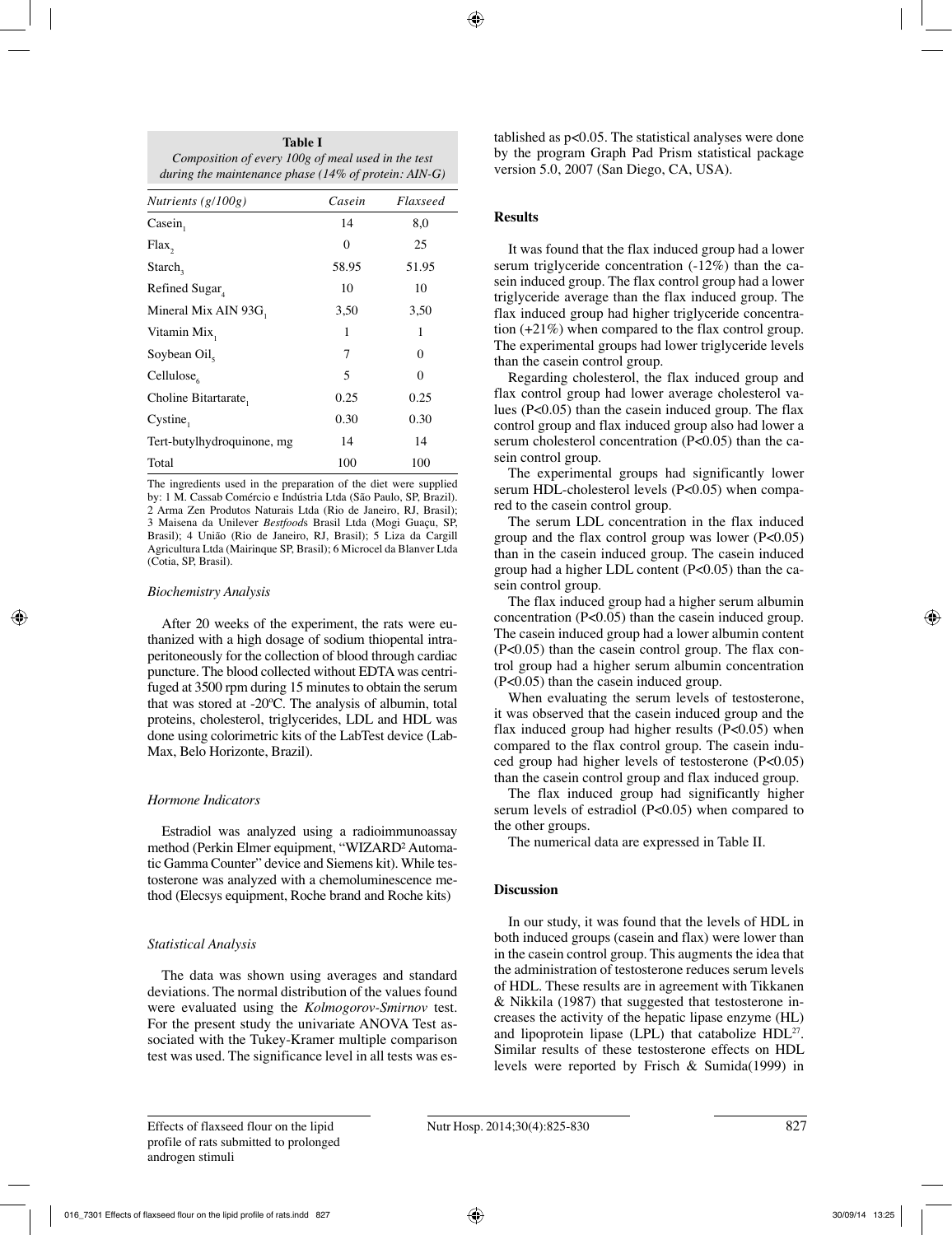| Table II<br>Biochemical Analysis of Lipid Profile, Hormone Levels and Serum Proteins |                                 |                                |                                |                                   |          |  |  |  |
|--------------------------------------------------------------------------------------|---------------------------------|--------------------------------|--------------------------------|-----------------------------------|----------|--|--|--|
| Parameters                                                                           | CG                              | FG                             | IG                             | IGF                               | P valor  |  |  |  |
| Triglycerides (md/dl)                                                                | $173.57 \pm 51.41^{\circ}$      | $71.16 \pm 21.95^{\circ}$      | $99.16 \pm 26.00^b$            | $86.33 \pm 27.16^b$               | p<0,0001 |  |  |  |
| Cholesterol (md/dl)                                                                  | $78.85 \pm 11.58^{\circ}$       | $41.16 \pm 3.97^{\circ}$       | $70.83 \pm 14.85$ <sup>a</sup> | $49.66 \pm 11.25^b$               | p<0,0001 |  |  |  |
| $HDL$ (md/dl)                                                                        | $36.32 \pm 3.35^{\circ}$        | $23.05 \pm 1.67^{\circ}$       | $29.06 \pm 7.24^{\circ}$       | $26.06 \pm 3.56^b$                | p<0,0050 |  |  |  |
| $LDL$ (md/dl)                                                                        | $7.81 \pm 5.379^{\circ}$        | $3.88 \pm 1.32^{\text{a}}$     | $21.93 \pm 8.84^b$             | $6.60 \pm 7.24$ <sup>a</sup>      | p<0,0003 |  |  |  |
| Total Protein (g/dl)                                                                 | $6.41 \pm 0.49$                 | $6.18 \pm 0.21$                | $5.91 \pm 0.41$                | $6.65 \pm 1.10$                   | $p=0.25$ |  |  |  |
| Albumin $(g/dl)$                                                                     | $3.32 \pm 0.28$ <sup>a</sup>    | $3.47 \pm 0.14$ <sup>a</sup>   | $2.97 \pm 0.23^b$              | $3.50 \pm 0.19^{\circ}$           | p<0,0018 |  |  |  |
| Globulin $(g/dl)$                                                                    | $3.09 \pm 0.25$                 | $2.71 \pm 0.20$                | $2.94 \pm 0.28$                | $3.14 \pm 1.10$                   | $p=0.56$ |  |  |  |
| Estradiol (pg/ml)                                                                    | $29.94 \pm 3.21^{\circ}$        | $37.78 \pm 11.46^{\circ}$      | $39.21 \pm 3.50^{\circ}$       | $71.59 \pm 10.85^{\circ}$         | p<0,0001 |  |  |  |
| Testosterone (ng/dl)                                                                 | $453.60 \pm 40.21$ <sup>a</sup> | $390.5 \pm 70.71$ <sup>a</sup> | $644.33 \pm 21.13^b$           | $497.33 \pm 46.96$ <sub>a,c</sub> | p<0.0072 |  |  |  |

CG, casein control group; FG, flax control group; IG, casein induced group; IGF, flax induced group. Mean values within a row of dissimilar letters (<sup>a</sup> vs. <sup>b</sup> and <sup>b</sup> vs. <sup>c</sup>) were significantly different (one-way ANOVA, *P<*0.05). Results are shown as average and standard deviation.

rats<sup>28</sup>. Flax did not show any improvement in the HDL profile and other studies have reported similar results. Bloedon et al. (2008) demonstrated the negative effect of the consumption of flax on HDL levels when it was offered at a dosage of 40g/day<sup>29</sup>. No improvement was verified in HDL levels in rats after the use of flax oil along with a diet rich in  $fat^{24}$ .

The effects of flax were clearer on LDL levels. In this study, the LDL levels increased in the casein induced group when compared to the flax induced group. The administration of testosterone increases the levels of LDL on Rhesus monkeys<sup>30</sup> and humans<sup>1</sup>. However, Frisch & Sumida(1999) in their study on rats did not find any significant difference in LDL levels until the seventh week of testosterone administration<sup>28</sup>. This discrepancy can be explained by the longer duration of our experiment (12 weeks) and form of induction through pellets that conveys a continuous release of the hormone throughout the entire study period.

Flax was able to improve the lipid profile in the group that suffered testosterone induction, decreasing the levels of LDL. The serum levels of LDL in the flax induced group did not have any significant difference to the flax control group, therefore the consumption of flax seems to interfere directly on this indicator and revert the effect of testosterone on LDL. This is in agreement with previous studies with flaxseeds that proved its efficiency in improving lipid profile. Prasad (2005) demonstrated that the use of 40mg/kg of weight/day of SDG associated to a diet that is rich in cholesterol reduces total cholesterol and LDL levels<sup>31</sup>.

Since normally the serum levels of HDL decrease and the LDL levels increase during treatment with testosterone, the level of triglycerides can suffer alterations6 . The increase in triglyceride levels in the casein control group when compared to the other groups is linked to the increase of HDL levels $32$ . Among the control groups, the group that received the flax flour-based meal had lower triglyceride levels than the control

group that received the casein-based meal. Another study that supports the effect of flax on triglycerides was the use of 20g of flax during 60 days in hyperlipidemic patients that resulted in the modification of cardiovascular risk factors with a significant decrease of cholesterol, LDL and triglycerides<sup>33</sup>.

The administration of testosterone did not change the levels of cholesterol. No significant differences between the flax induced group and flax control group was found or between the casein induced group and casein control group either. Similar results were found in rats<sup>28</sup>. The group that received the flax-based meal as well as the induced group that also received the flax-based meal had lower levels of cholesterol than the other studied groups, suggesting that flax has a direct regulating roll on lipid indicators $34$ .

The effect of flaxseeds on lipid profiles has been credited not only to the flaxseed flour, but also to SDG and flaxseed oil. Riediger et al. (2008) offered flaxseed oil along with a saturated fat-rich diet to male mice and found that a reduction in serum levels of triglycerides and cholesterol, crediting this result to the lower rate of  $n6:n3$  in the diet<sup>35</sup>. In men, the ingestion of 100 mg of SDG during 12 weeks resulted in a significant decrease of the LDL/HDL cholesterol rate, which is an important predictor of the risk of cardiovascular diseases in hypercholesterolemic men<sup>36</sup>.

The liver is the only organ that is capable of synthesizing albumin<sup>37</sup>. Due to its metabolizing function, the liver is one of the main organs that are affected by the abusive use of anabolizing steroids which can evolve from small disorders to cancer<sup>38,39</sup>. The present study did not evaluated the possible histological and enzymatic alterations regarding to androgenic hyperstimulation. Even so, we observed that the induced group that was fed the flax-based meal, the serum albumin levels did not show significant differences with the casein and flax control groups. This result suggests that the diet with flax also has a regulating effect on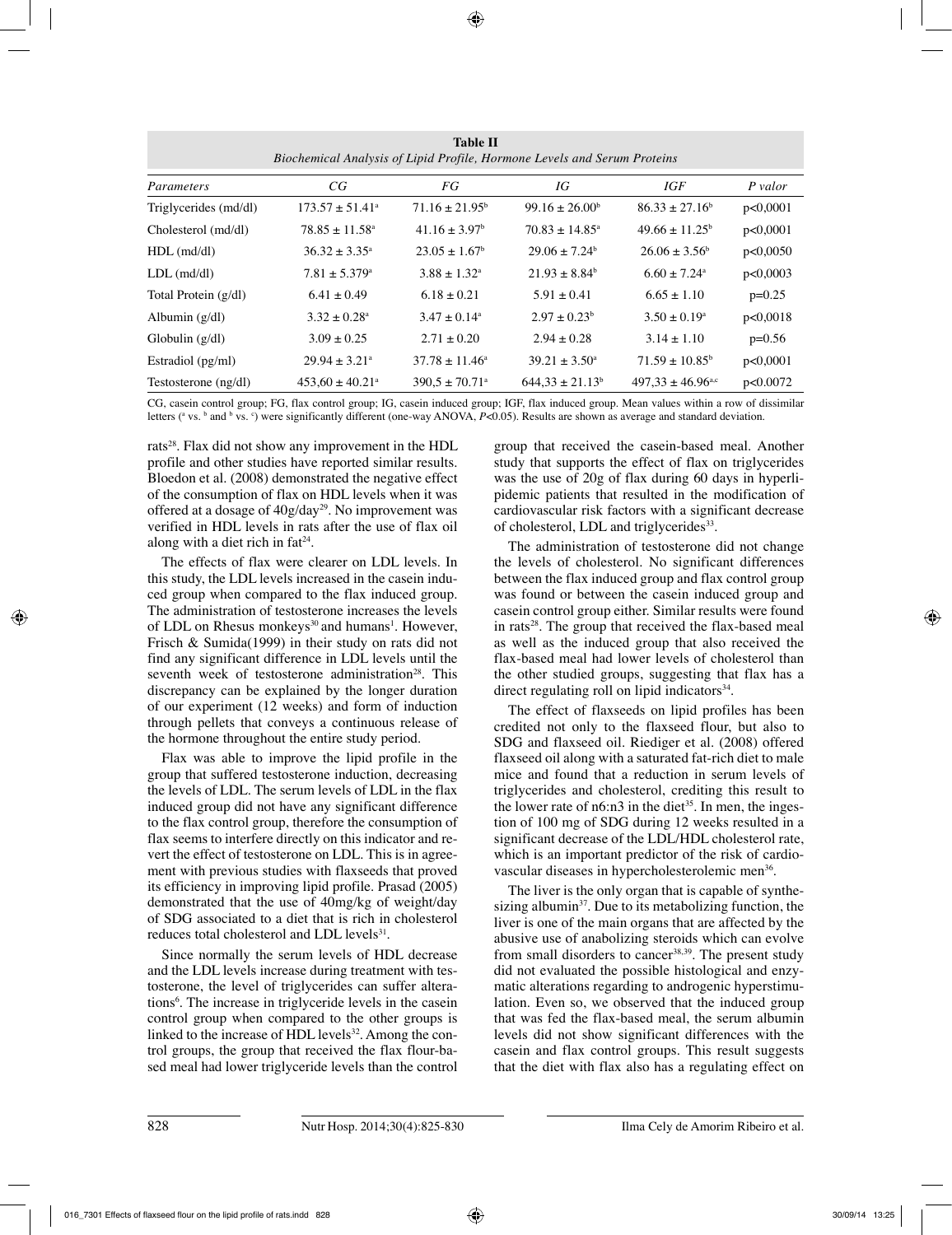liver metabolism. Mello et al.(2012) in their study verified that the supplementation of flax oil not only diminishes serum cholesterol levels but also increases the proportion of α-linolenic acid (C18:3  $ω$ -3) in the liver of rats with a dose-dependent response<sup>40</sup>.

The rats that suffered androgenic hyperstimulation through subcutaneous implants had higher levels of testosterone which validates the efficiency of the method. However, the induced group fed with the flax-based meal had a lower level of testosterone than the induced group fed with the casein-based meal. The same happened with the flax control group when compared to the control group fed with the casein meal. This dietary effect with flax, even in the group that underwent hormonal induction, suggests that flax may have an anti-androgenic effect similar to soybeans<sup>41</sup>. In another study, Almeida et al. $(2012)$ verified that the ingestion of canola oil as well as alpha linolenic acid (ALA) rich flax flour decreases testicular mass in rats<sup>42</sup>. Okuyana et al. $(2010)$  reported a lower serum concentration of testosterone in rats treated during 84 days with a diet that contained 12% of canola oil<sup>43</sup>.

The individuals that use these steroid hormones show high levels of estradiol  $(E_2)^{44}$ . These authors suggest that the elevated levels of testosterone are biotransformed by the aromatase enzyme (present in the liver and fat tissue), increasing estradiol levels. This process probably aided in the increase of estradiol levels visualized in the flax control and flax induced groups, along with the presence of phytoestrogen (SDG) in the flax diet<sup>45</sup>.

This study suggests that flax can have a direct regulating effect on the levels of cholesterol and LDL in animals submitted to high levels of testosterone, efficiently acting on the maintenance of a normal lipid profile.

#### **Acknowledgments**

This work was supported by the Fundação de Amparo à Pesquisa do Estado do Rio de Janeiro (FAPERJ).

## **Conflict of interest**

The authors declare that they have no conflict of interest.

#### **References**

- 1. Kuipers H, Wijnen JA, Hartgens F, Willems SM . Influence of anabolic steroids on body composition, blood pressure, lipid profile and liver functions in body builders. *Int J Sports Med* 1991; 12(4):413- 418.
- 2. Cunha TS, Cunha NS, Moura MJCS, Marcondes F K. Esteróides anabólicos androgênicos e sua relação com a prática desportiva. *Rev Bras Cienc Farm* [online] 2004; 40(2):165-179.
- 3. Silva PRP, Danielski R, Czepielewski MA. Esteróides anabolizantes no esporte. *Rev Bras Med Esporte* 2002; 8(6):235-243.
- 4. Sullivan ML, Martinez MC, Gennis P, JE Gallagher . The cardiac toxicity of anabolic steroids. *Prog Cardiovasc Dis* 1998; 41:1-15.
- 5. Hartgens F, Rietjens G, Keizer HA, Kuipers H, Wolffenbuttel BH. Effects of androgenic-anabolic steroids on apolipoproteins and lipoprotein (a). *Br J Sports Med* 2004; 38(3):253-259.
- 6. Glazer G . Atherogenic effects of anabolic steroids on serum lipid levels. A literature review. *Arch Intern Med* 1991; 151(10):1925-1933.
- 7. Palatini P, Giada F, Garavelli G, Sinisi F, Mario L, Michieletto M, Baldo-Enzi G . Cardiovascular effects of anabolic steroids in weight-trained subjects. *J Clin Pharmacol* 1996; 36(12):1132-1140.
- 8. Sachtleben TR, Berg KE, Cheatham JP, Felix GL, Hofschire PJ. Serum lipoprotein patterns in long-term anabolic steroid users. *Res Q Exerc Sport* 1997; 68(1):110-115.
- 9. Margo K, Winn R. Testosterone treatments: why, when, and how? *Am Fam Physician* 2006; 73(9):1591-1598.
- 10. Zgliczynski S, Ossowski M, Slowinska-Srzednicka J, Brzezinska A, Zgliczynski W, Soszynski P, Chotkowska E, Srzednicki M, Sadowski Z. Effect of testosterone replacement therapy on lipids and lipoproteins in hypogonadal and eldery men. *Atherosclerosis* 1996; 121: 35-43.
- 11. Kadi F, Bonnerud P, Eriksson A, Thornell LE. The expression of androgen receptors in human neck and limb muscles: effects of training and self-administration of androgenic-anabolic steroids. *Histochem Cell Biol* 2000; 113:25-29.
- 12. Hsu A, Bruno RS, Lohr CV, Taylor AW, Dashwood RH, Bray TM, Ho E. Dietary soy and tea mitigate chronic inflammation and prostate cancer via NFκB pathway in the Noble rat model. *J Nutr Biochem* 2011; 22(5):502-510.
- 13. Zhao C, Moon du G, Park JK. Effect of testosterone undecanoate on hematological profiles, blood lipid and viscosity and plasma testosterone level in castrated rabbits. *Can Urol Assoc J* 2013; 7(3-4):E221-5.doi: 10.5489/cuaj.507.
- 14. Singh KK, Mridula D, Rehal J, Barnwal P. Flaxseed: a potential source of food, feed and fiber. *Crit Rev Food Sci Nutr* 2011; 51(3):210-222.
- 15. Giada MDE. L. Food applications for flaxseed and its components: products and processing. *Recent Pat Food Nutr Agric*  2010; 2(3):181-186.
- 16. Demark-Wahnefried W, Polascik TJ, George SL, Switzer BR, Madden JF, Ruffin MT 4th, et al. Flaxseed supplementation (not dietary fat restriction) reduces prostate cancer proliferation rates in men presurgery. *Cancer Epidemiol Biomarkers Prev* 2008; 17(12): 3577-3587.
- 17. Lee J, Cho K. Flaxseed sprouts induce apoptosis and inhibit growth in MCF-7 and MDA-MB-231 human breast cancer cells. *In Vitro Cell Dev Biol Anim* 2012; 48(4):244-250.
- Zhao G, Etherton TD, Martin KR, Gillies PJ, West SG, Kris-Etherton PM. Dietary alpha-linolenic acid inhibits proinflammatory cytokine production by peripheral blood mononuclear cells in hypercholesterolemic subjects. *Am J Clin Nutr* 2007; 85: 385–391.
- 19. Brzezinsk A, Debi A. Phytoestrogens: the natural selective estrogen receptor modulators? *Eur J Obstet Gynecol Reprod Biol* 1999; 85(1): 47-51.
- 20. Hasler CM, Kundrat S, Wool D. Functional foods and cardiovascular disease. *Curr Atherosckler Rep* 2000; 2:467-475.
- 21. Kurzer MS, Xu X. Dietary phytoestrogens. *Annu Rev Nutr* 1997; 17:353-381.
- 22. Thompson, LU. Potential Health benefits and problems associated with antinutrients in foods. *Food Res Int* 1993; 26:131- 149.
- 23. Fukumitsu S, Aida K, Ueno N, Ozawa S, Takahashi Y, Kobori M. Flaxseed lignan attenuates high-fat diet-induced fat accumulation and induces adiponectin expression in mice. *Brit J Nutr* 2008; 100: 669–676.
- 24. Akpolat M, Kanter M, Topcu-Tarladacalisir Y, Aydogdu N. Protective Effect of Flaxseed Oil on Renal Injury in Hyperlipidaemic Rats: The Effect of Flaxseed Oil on Hyperlipidaemia. *Phytother Res* 2011; 25(6): 796-802.